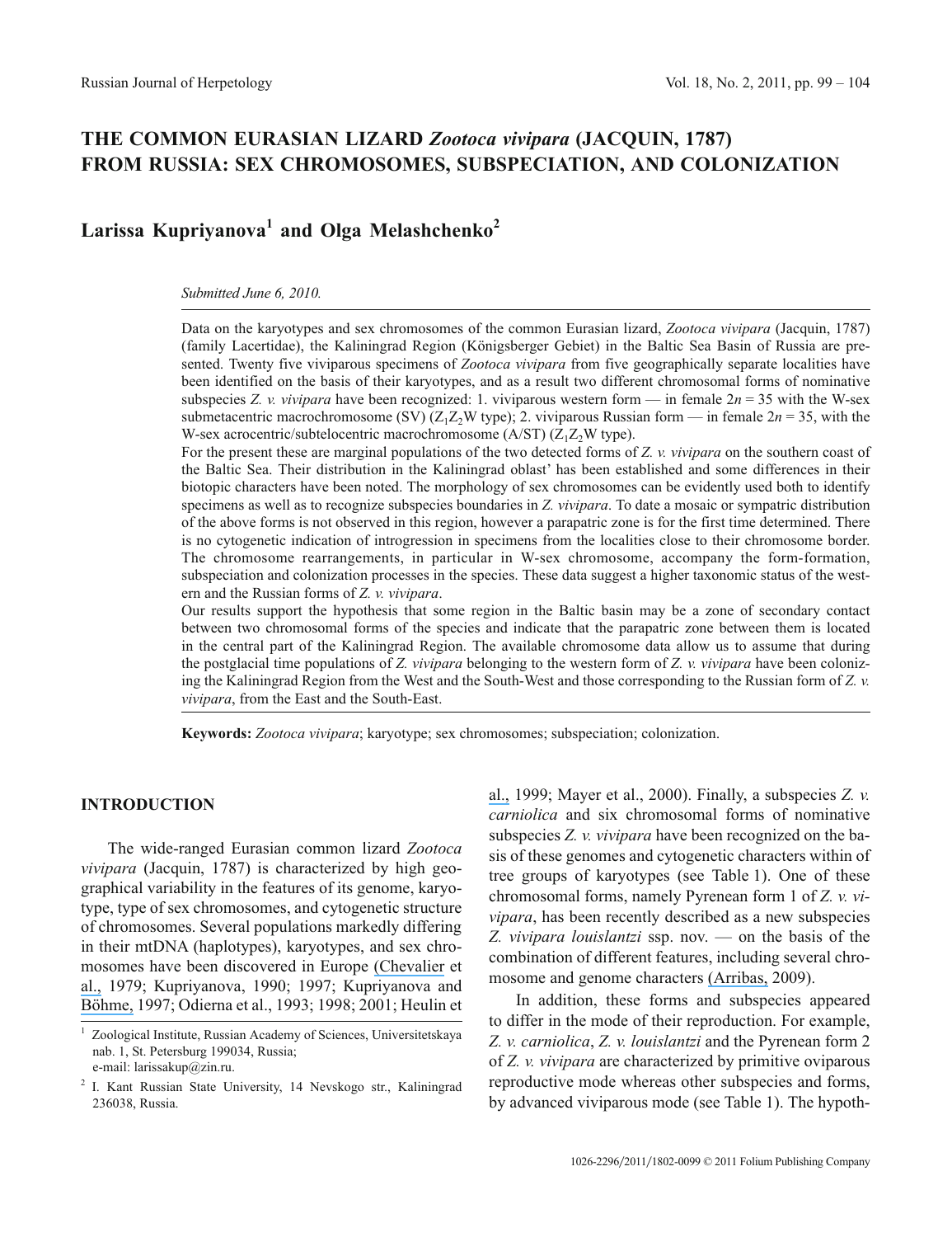esis of multiple origin of viviparity in the species has been recently supported by modern genome and chromosomal researches [\(Odierna](https://www.researchgate.net/publication/271511904_Chromosomal_evidence_for_the_double_origin_of_viviparity_in_the_European_common_lizard_Lacerta_Zootoca_vivipara?el=1_x_8&enrichId=rgreq-debf8d1b-8511-4182-83f8-4aaef228a96d&enrichSource=Y292ZXJQYWdlOzI4MTQwNjM0MztBUzoyNjg4NTQ3NjUwMjczMzFAMTQ0MTExMTM3OTUzMg==) et al., 2004; Kupriyanova [et](https://www.researchgate.net/publication/271511904_Chromosomal_evidence_for_the_double_origin_of_viviparity_in_the_European_common_lizard_Lacerta_Zootoca_vivipara?el=1_x_8&enrichId=rgreq-debf8d1b-8511-4182-83f8-4aaef228a96d&enrichSource=Y292ZXJQYWdlOzI4MTQwNjM0MztBUzoyNjg4NTQ3NjUwMjczMzFAMTQ0MTExMTM3OTUzMg==) al., 2005b; 2006; Surget-Groba et al., 2006).

Eventually, it has been shown that *Z. vivipara* represents a polytypic species including morphologically weakly differentiated subspecies and chromosomal forms with uncertain taxonomic status. It becomes clear that morphologically rather similar specimens from numerous populations of *Z. vivipara* along its vast range in Europe and Asia can be recognized on the basis of combined analysis of their genome or cytogenetic markers and reproductive mode.

The five chromosomal forms and several subspecies discovered have distinct distribution range and often mosaic distribution in western and central Europe. Some of them inhabit small areas, others are relict and rare within one country. Their high karyotype diversity has been observed in Hungary (Puky et al., 2004) and in Austria (three viviparous chromosomal forms of *Z. v. vivipara* and oviparous *Z. v. carniolica*) (Kupriyanova et al., 2006). All detected forms and subspecies appeared to have allopatric and parapatric distributions in these countries. Moreover, no indication of introgression in specimens from the chromosomal and haplotype borders has been observed.

Based on karyological data of *Z. vivipara* from eastern Europe, one viviparous chromosomal form, namely the Russian form of *Z. v. vivipara*, has been revealed in different European parts of Russia as well as in the northern and eastern parts of the Gulf of Finland (Finland, Estonia) in the region of Baltic Sea (Kupriyanova, 1990; Kupriyanova et al., 1995; 2005 a), while the viviparous western form of *Z. v. vivipara* has been found among *Z. vivipara* from the southern coast of the Baltic Sea (Denmark) (Kupriyanova, 1997). Therefore this part of Baltic Sea basin might be a zone of secondary contact of different forms of *Z. v. vivipara* (Kupriyanova, 1997) and a search of hybrid zone and hybrids between them would be of special interest for understanding of the level of reproductive isolation and of the role of chromosomes, in particular, of sex chromosomes in the process of subspeciation as well as for clarifying of their subspecific status although more studies would be needed to confirm this.

The aim of the paper is to apply a combined analysis to *Z. vivipara* from five geographically separate localities of the western region in Russia from the southern coast of the Baltic Sea. We studied karyotype of *Z. vivipara*; identified specimens and clarified the geographical distribution of different chromosomal forms of *Z. v. vivipara*; described their biotopic characters; verified the hypothesis about a contact zone; established the characteristics of this zone and suggested a possible colonizing of the region.

## **MATERIAL AND METHODS**

25 specimens from five localities in the western part of Russia (Kaliningrad oblast') situated in the southern

**TABLE 1.** Known Subspecies and Forms of *Zootoca vivipara* in Europe: Reproductive Mode, Karyotype Characters, Sex Chromosomes, and Distribution

| Subspecies and forms                                                             | Repro-<br>ductive<br>mode | Female<br>diploid<br>number | Type of sex<br>chromo-<br>somes | Morphology of W-sex<br>chromosome                  | Distribution                                        |
|----------------------------------------------------------------------------------|---------------------------|-----------------------------|---------------------------------|----------------------------------------------------|-----------------------------------------------------|
|                                                                                  |                           |                             | I group of karyotypes           |                                                    |                                                     |
| Z. v. carniolica                                                                 | Oviparous                 | 36                          | Zw                              | m microchromosome                                  | Southern-central Europe                             |
| Z. v. vivipara<br>(the Hungarian form)                                           | Viviparous                | 36                          | Zw                              | m microchromosome                                  | Central Europe                                      |
|                                                                                  |                           |                             | II group of karyotypes          |                                                    |                                                     |
| Z. v. <i>louislantzi</i> ssp. nov. (formerly<br>Z. v. vivipara, Pyrenean form 1) | Oviparous                 | 35                          | $Z_1Z_2W$                       | ST Subtelocentric<br>macrochromosome               | Western Europe:<br>Western Pyrenees, Aquitania      |
| Z. v. vivipara<br>(Pyrenean form 2)                                              | Oviparous                 | 35                          | $Z_1Z_2W$                       | A/ST acrocentric/subtelocentric<br>macrochromosome | Western Europe: Eastern<br>Pyrenees                 |
| Z. v. vivipara (the Austrian form,<br>the type of locality)                      | Viviparous                | 35                          | $Z_1Z_2W$                       | ST subtelocentric<br>macrochromosome               | Central Europe                                      |
| Z. v. vivipara<br>(the Russian form)                                             | Viviparous                | 35                          | $Z_1Z_2W$                       | A/ST acrocentric/subtelocentric<br>macrochromosome | Eastern Europe and<br>Fennoscandia                  |
|                                                                                  |                           |                             | <b>III group of karyotypes</b>  |                                                    |                                                     |
| Z. v. vivipara (the western form)<br>and Z. v. pannonica                         | Viviparous                | 35                          | $Z_1Z_2W$                       | SV submetacentric<br>macrochromosome               | Western, Central and Eastern<br>Europe, Scandinavia |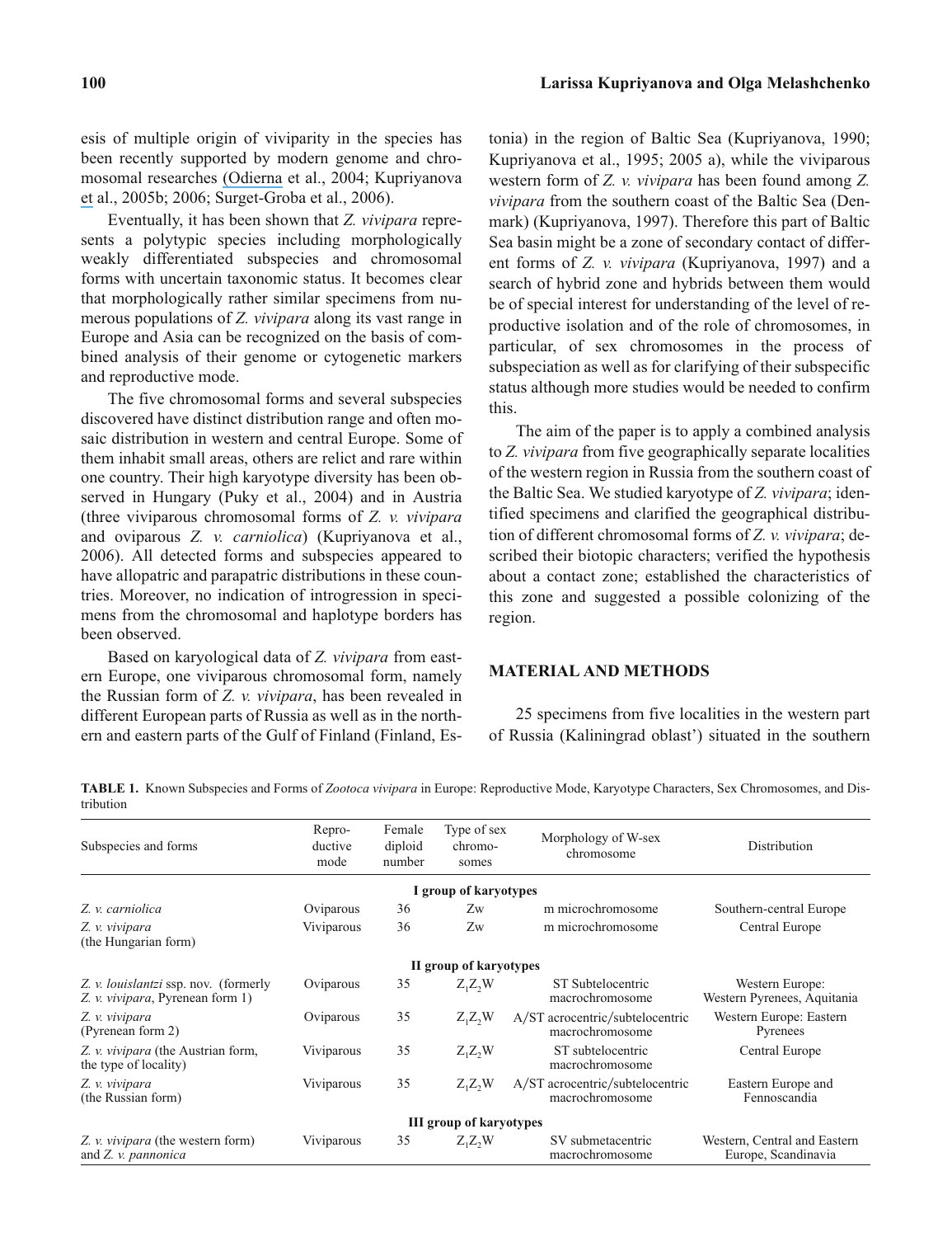coast of the Baltic Sea were collected in May – July 2008 and in July 2009.

Population 1. Two females were collected about 10 km north of Svetlyi city, western part of Kaliningrad 10 km north of Svetlyi city, western part of Kaliningrad<br>oblast' (54°45' N 20°07' E). Population 2. Four females were collected near the city Bagrationovsk, about 35 km to the south-east from Kaliningrad, southern part of the Kaliningrad oblast', near Polish-Russian border<br>(54°24' N 20°37' E). Population 3. Six females and one  $(54^{\circ}24' \text{ N } 20^{\circ}37' \text{ E})$ . Population 3. Six females and one male were collected near the village Pushkarevo, about 70 km to the east from Kaliningrad, central part of the 70 km to the east from Kaliningrad, central part of the Kaliningrad oblast'  $(54^{\circ}37' N 21^{\circ}24' E)$  and an additional site in this locality — three females were collected in 7 km to the north-east from the village. Population 4. Five females and two males were collected near the village Dolzhanskoe, about 100 km north-east of Kaliningrad, north-eastern part of the Kaliningrad oblast', near<br>Russian-Lithuanian border (55°03' N 22°18' E). Popula-Russian-Lithuanian border (55°03' N 22°18' E). Population 5. Two females were collected around Chernya-<br>khovsk city, central part of the region (54°03' N khovsk city, central part of the region  $(54^{\circ}03' N 21^{\circ}42' (38) E$ , see Fig. 3).  $21^{\circ}42'$  (38) E, see Fig. 3).

The chromosomes were obtained according to the scraping and air-drying method from intestine, blood and lung tissues [\(Odierna](https://www.researchgate.net/publication/225203216_Evolution_of_sex_chromosomes_in_Lacertid_lizards?el=1_x_8&enrichId=rgreq-debf8d1b-8511-4182-83f8-4aaef228a96d&enrichSource=Y292ZXJQYWdlOzI4MTQwNjM0MztBUzoyNjg4NTQ3NjUwMjczMzFAMTQ0MTExMTM3OTUzMg==) et al., 1993). The specimens were injected with 0.1% phytohemagglutinin M (Difco) three times during three weeks  $(0.08 \text{ ml}/5 \text{ g of body weight})$ and then with  $0.05\%$  colchicines  $(0.1 \text{ ml}/5 \text{ g of body})$ weight) 1 h before sacrificing animal. The slides were stained for 10 min with a 5% Giemsa solution in pH 7 phosphate buffer.

To observe the mode of reproduction fifteen pregnant females were kept in a terrarium during June and July up to hatching.

#### **RESULTS AND DISCUSSION**

**Reproductive modality, karyotype and identification.** The observations for fifteen pregnant females of *Z. vivipara* studied in the terrarium and in nature have shown that they all were viviparous.

Chromosomal analysis has revealed that the males have typical 36 acrocentric (A) macrochromosomes  $(2n = 36 \text{ A})$ , whereas females from three geographically separate localities 1, 2, and from two collection sites in the locality 3 have  $2n = 35:34$  acrocentric (A) macrochromosomes (M) and one biarmed submetacentric macrochromosome (SV). Thus, these females show the  $Z_1Z_2W$  type with the W-sex submetacentric macrochromosome (SV), which is well known for *Z. vivipara* (Fig. 1). Neither inter-population chromosome variability, nor intra-population one (mosaic or aneuploid cells



and other disturbances in chromosome segregation) were observed. It follows from the above that these specimens from these three new localities studied correspond to one of the known chromosomal forms of the species, namely to the viviparous western form of *Z. v. vivipara*.

Karyotype of females of *Z. vivipara* from localities 4 and 5 contains the same number of chromosomes  $2n = 35:34$  acrocentric (A) macrochromosomes (M) and one acrocentric/subtelocentric macrochromosome (A/ST). Thus, these females show the  $Z_1Z_2W$  type with W-sex macrochromosome. However in their karyotype the W-sex chromosome is represented by the uniarmed acrocentric/subtelocentric macrochromosome (A/ST). No mosaic cells, aneuploidy or other disturbances in chromosome segregation have been also found (Fig. 2). Thus, according to chromosomal analysis the specimens of *Z. vivipara* from populations 4 and 5 belong to different chromosomal form of the species, namely to the viviparous Russian form of *Z. v. vivipara*.

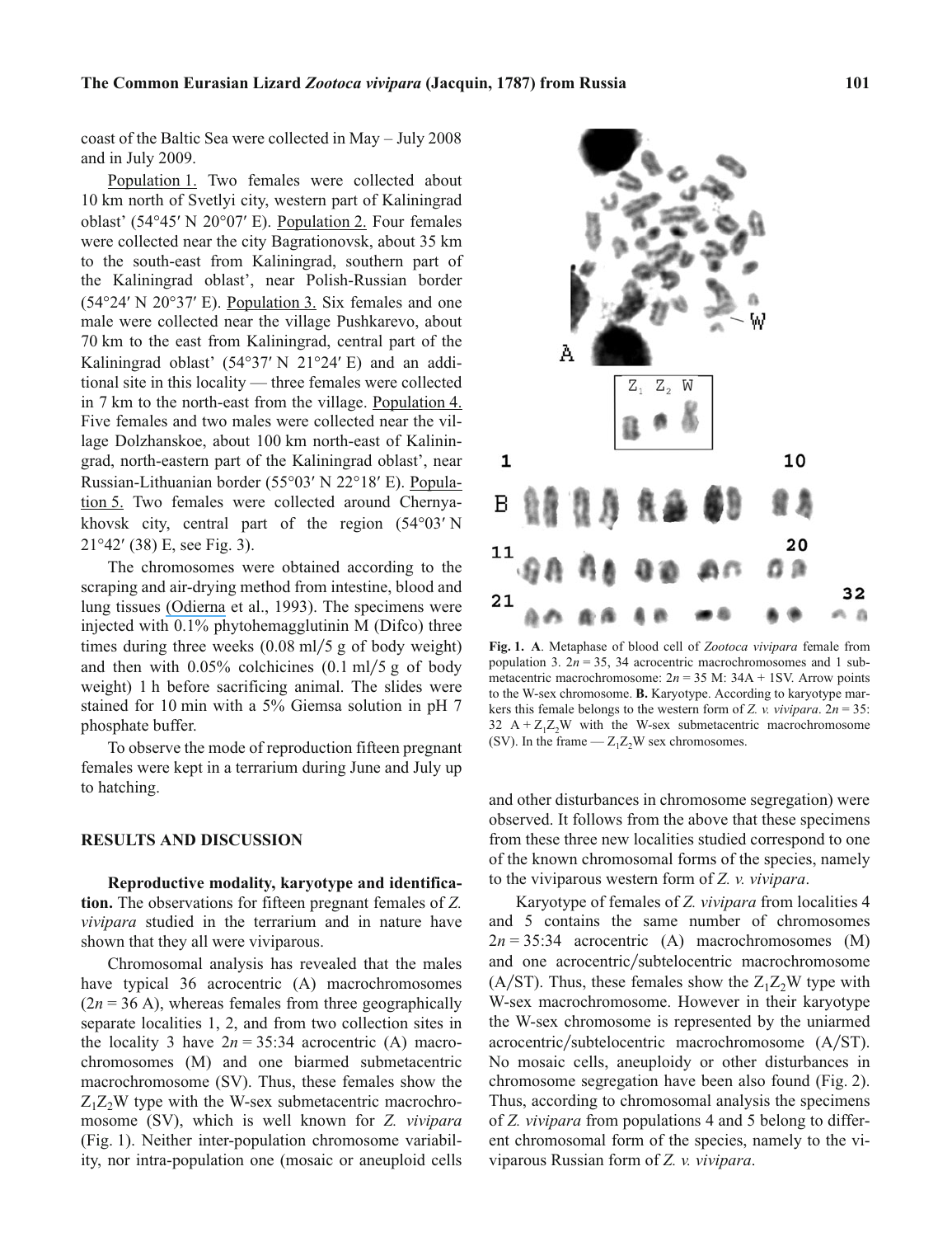# Α Ζ,  $Z_{2}$ W 1 10 В  $20$ 11 蟲 32 21

**Fig. 2. A.** Metaphase of blood cell of *Zootoca vivipara* female from population 4.  $2n = 35$ , 34 acrocentric macrochromosomes and 1 acrocentric/subtelocentric macrochromosome:  $2n = 35$  M: 34 A + 1 A/ST. Arrow points to the W-sex chromosome. **B.** Karyotype. According to karyotype markers this female belongs to the Russian form of *Z. v. vivipara*.  $2n = 35$ :  $32 \text{ A} + Z_1Z_2\text{W}$  with the W-sex acrocentric/subtelocentric macrochromosome (A/ST). In the frame —  $Z_1Z_2W$  sex chromosomes.

AP 23

o

**Distribution and biotopic characters.** From presented chromosomal data three new localities of the western form of *Z. v. vivipara*, rare for Russia are found. At present, including lizards previously studied, altogether seven localities of this form have been detected, with two points near Kaliningrad (Kupriyanova, 2004; Kupriyanova et al., 2007). Six of them were from western and south-western parts and one — from the central part of the Kaliningrad oblast' (Fig. 3).

Different, the Russian form was for the first time revealed by us in the only locality in the central part of this region [\(Kupriyanova](https://www.researchgate.net/publication/5927374_Karyological_investigations_of_populations_of_the_lizard_Zootoca_vivipara_Juaquin_1787_from_the_Baltic_Sea_basin_Western_Region_of_Russia?el=1_x_8&enrichId=rgreq-debf8d1b-8511-4182-83f8-4aaef228a96d&enrichSource=Y292ZXJQYWdlOzI4MTQwNjM0MztBUzoyNjg4NTQ3NjUwMjczMzFAMTQ0MTExMTM3OTUzMg==) et al., 2007). Here we report a finding a new collection site in the locality 5 for this form. Additionally, we have detected the second locality of this form of *Z. v. vivipara* (the locality 4) in the north-eastern part of the region (Fig. 3).

At present, these two forms of *Z. v. vivipara* from geographical separate populations of the Kaliningrad oblast' (on the southern coast of the Baltic Sea) inhabit known western and eastern borders of distribution ranges



**Fig. 3.** The distribution of *Zootoca vivipara* in the Kaliningrad oblast' based on its karyotypes: circle mark, the viviparous western form of *Z. v. vivipara*; square mark, the viviparous Russian form of *Z. v. vivipara*.

of these forms, the margin of their distribution areas. These forms live relatively close to each other in the central part of the Kaliningrad oblast', the distance between the localities 3 and 5 is around 15 km (Fig. 3).

In addition, some differences in the biotopic characters of these forms, inhabiting the Region have been determined. The populations of the western form of *Z. v. vivipara* are met along the railway road in the Pregolya River valley at an elevation of 39.8 m a.s.l. Population 3 as well as populations 1 and 2 of this form occur in alder-spruce-ash-birch forest (*Alnus incana* Willd, *Picea excelsa* Link, *Fraxinus excelsior* L., *Betula pubescens* Ehrh.) on country roads of such type of forest and in edges of the forest on wet *Sphagnum* peat (*Pseudoscleropodium purum*, *Rhytidiadelphus squarvosus*) and also including shrubbery areas (*Vaccinium vitis-idaea*) and in man-made gardening area. In contrast, both populations of the Russian form of *Z. v. vivipara* (numbers 4 and 5) have been revealed in the meadows with low herbaceous vegetation, on warm and bush sides of country roads. The isolated population 4 lives in a small meadow in forestry area. The area of this meadow is  $1 \times 1.5$  km, mostly with low herbaceous vegetation. No specimens occur in the forest for 15 km around. The population 4 may need protection. A detailed study has been now started.

Moreover, some differences in several cytogenetic and molecular characters of the W-sex chromosomes of these two forms have been observed (Kupriyanova et al., in press). The data indicate that significant reorganization of these chromosomes has occurred. Further karyotype investigations of these two and other chromosomal forms and subspecies of *Z. vivipara* using some modern molecular-cytogenetic techniques are needed.

In conclusion, our chromosomal data indicate that two different forms inhabit the Kaliningrad oblast' on the southern coast of the Baltic Sea, the Russian form of *Z. v.*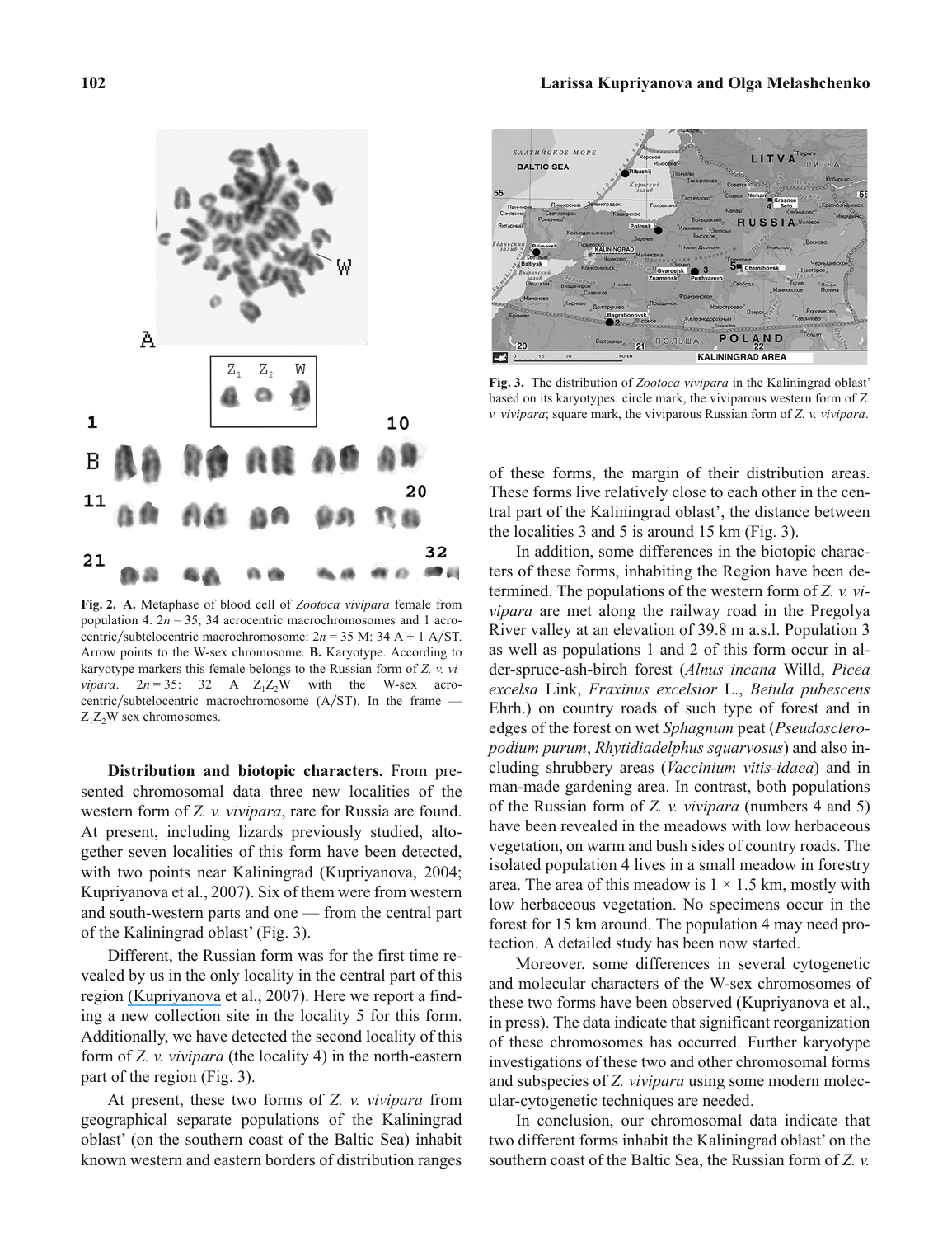*vivipara* and the western form of *Z. v. vivipara*. Thus, our results confirm the hypothesis (Kupriyanova, 1997) that this part of the Baltic Sea represents a zone of secondary contact between two forms. Neither their mosaic distribution nor sympatry have been observed. To date, these forms appeared to have an allopatric distribution and in one case they have a parapatric distribution, the latter region can be considered as a parapatric zone. This zone is for the first time determined in the central part of the Kaliningrad oblast'. Studying of more samples from the sites between these localities may provide additional information about a hybridization event. At present, our analysis failed to detect any variability in the W-sex chromosome or chromosome disturbances in specimens from the localities of this zone. Therefore there is currently no chromosome indication of introgression in specimens from the zone. This could indicate that both forms deserve subspecific status.

The present and available chromosome data on *Z. vivipara* evidently demonstrate that chromosome rearrangements, in particular in W-sex chromosome accompany the form-formation, subspeciation and colonization processes. During the postglacial time populations of *Z. vivipara* belonging to the western form of *Z. v. vivipara* have been colonizing this region of the Baltic Sea from the West and the South-West whereas those corresponding to the Russian form of *Z. v. vivipara* from the East and the South-East.

Our investigations are still in progress. Future combined researches (cytogenetic, mitochondrial and nuclear DNA, ecological and morphometric analyses) will refine the distribution of different forms and subspecies, clarify their taxonomic status and answer to the questions about the mode of subspeciation and speciation, a possible role of chromosomes, in particular, of sex chromosomes in these processes, about the center(s) of their origin, refugium(a), (re)colonization as well as those about some rare populations and their protection.

**Acknowledgments.** The study was supported by grant of President of Russian Federation for Support of Leading Scientific Schools No. NSh-4724.2010.4

## **REFERENCES**

- **Arribas O.** (2009), "Morphological variability of the Cantabro-Pyrenean populations of *Zootoca vivipara* (Jacquin, 1787) with description as a new subspecies (Squamata: Sauria: Lacertidae)," *Herpetozoa*, 21(3/4), 123 - 146.
- **Chevalier M., Dufaure J., and Lecher P.** (1979), "Cytogenetic study of several species of *Lacerta* (Lacertidae, Reptilia) with particular reference to sex chromosomes," *Genetica*, **50**, 11 – 18.
- **Heulin B., Sugret-Groba A., Guiller A., and Deunff J.** (1999), "Comparison of mitochondrial DNA (mtDNA) sequences (16 S rRNA gene) between oviparous and viviparous strains of *Lacerta vivipara*: a preliminary study," *Mol. Ecol.*, **8**, 1627 – 1631.
- **Kupriyanova L.** (1990), "Cytogenetic studies in lacertid lizards," in: E. Olmo (ed.), *Cytogenetics of Amphibians and Reptiles*, Adv. Live Sci., Birkhäuser, Basel, pp. 242 – 245.
- **Kupriyanova L.** (1997), "Is the Baltic Sea basin a zone of secondary contact between different chromosomal forms of *Zootoca vivipara*?" *Memoranda Soc. Fauna Flora Fenn.*, **73**, 115 – 117.
- **Kupriyanova L.** (2004), "Cytogenetic approaches to the problem of form-formation and subspeciation in the complex *Lacerta* (*Zootoca*) *vivipara* (Lacertidae, Sauria)," *Tsitologiya*, **46**(7), 49 – 658.
- **Kupriyanova L. and Böhme W.** (1997), "New data on the distribution of different forms of *Zootoca vivipara* in eastern and western Europe: chromosomal data," in: W. Böhme, W. Bischoff, and W. Ziegler (eds.), *Herpetologia Bonnensis I*, Bonn, pp. 199 – 206.
- **Kupriyanova L., Andrén C., and Nilson G.** (1995), "Distribution of different chromosomal forms of *Lacerta vivipara* in the Baltic Sea basin," *Memoranda Soc. Fauna Flora Fenn.*, **71**, 96 – 97.
- **Kupriyanova L., Terhivuo J., and Pasanen S.** (2005a), "Contribution to the knowledge of karyotype dispersal of the Common lizard (*Zootoca* v. *vivipara* Jacq) in eastern fenneascandia," *Memoranda Soc. Fauna Flora Fenn.*, **81**,  $97 - 101.$
- **Kupriyanova L., Mayer W., Sweiger S., Podnar M., and Böhme W.** (2005b), "New chromosomal and mitochondrial DNA data on the wide-ranged Eurasian species *Zootoca vivipara* (Reptilia, Lacertidae) from Central Europe and the evolution of viviparity," in: *Abstrs. of 13th Ord. Gen. Meet. of SEH*, *27 September – 2 October*, *2005*, *Bonn*, p. 66.
- **Kupriyanova L., Mayer W., and Böhme W.** (2006), "Karyotype diversity of the Eurasian lizard *Zootoca vivipara* (Jacquin, 1787) from Central Europe and the evolution of viviparity," M. Vences, J. Kohler, T. Ziegler, and W. Böhme (eds.), in: *Herpetologia Bonnensis II*, Bonn, pp. 67 – 72.
- **Kupriyanova L., Melashchenko O., and Alekseev P.** (2007), "Karyological investigations of populations of the lizard *Zootoca vivipara* from the Baltic Sea basin (western region of Russia)," *Tsitologiya*, 49**,** 601 – 606.
- **Mayer W., Böhme W., Tiedemann F., and Bischoff W.** (2000), "On oviparous populations of *Zootoca vivipara* (Jacquin, 1787) in south-eastern Central Europe and their phylogenetic relationship to neighbouring viviparous and South-west European oviparous populations (Squamata: Sauria: Lacertidae)," *Herpetozoa*, **13**, 59 – 69.
- **Odierna G., Kupriyanova L., Capriglione T., and Olmo E.** (1993), "Evolution of sex chromosomes in lacertid lizards," *Amphibia–Reptilia*, **14**, 1 – 11.
- **Odierna G., Aprea G., Capriglione T., Arribas O., Kupriyanova L., and Olmo E.** (1998), "Progressive differentiation of the W-sex chromosome between viviparous and ovi-